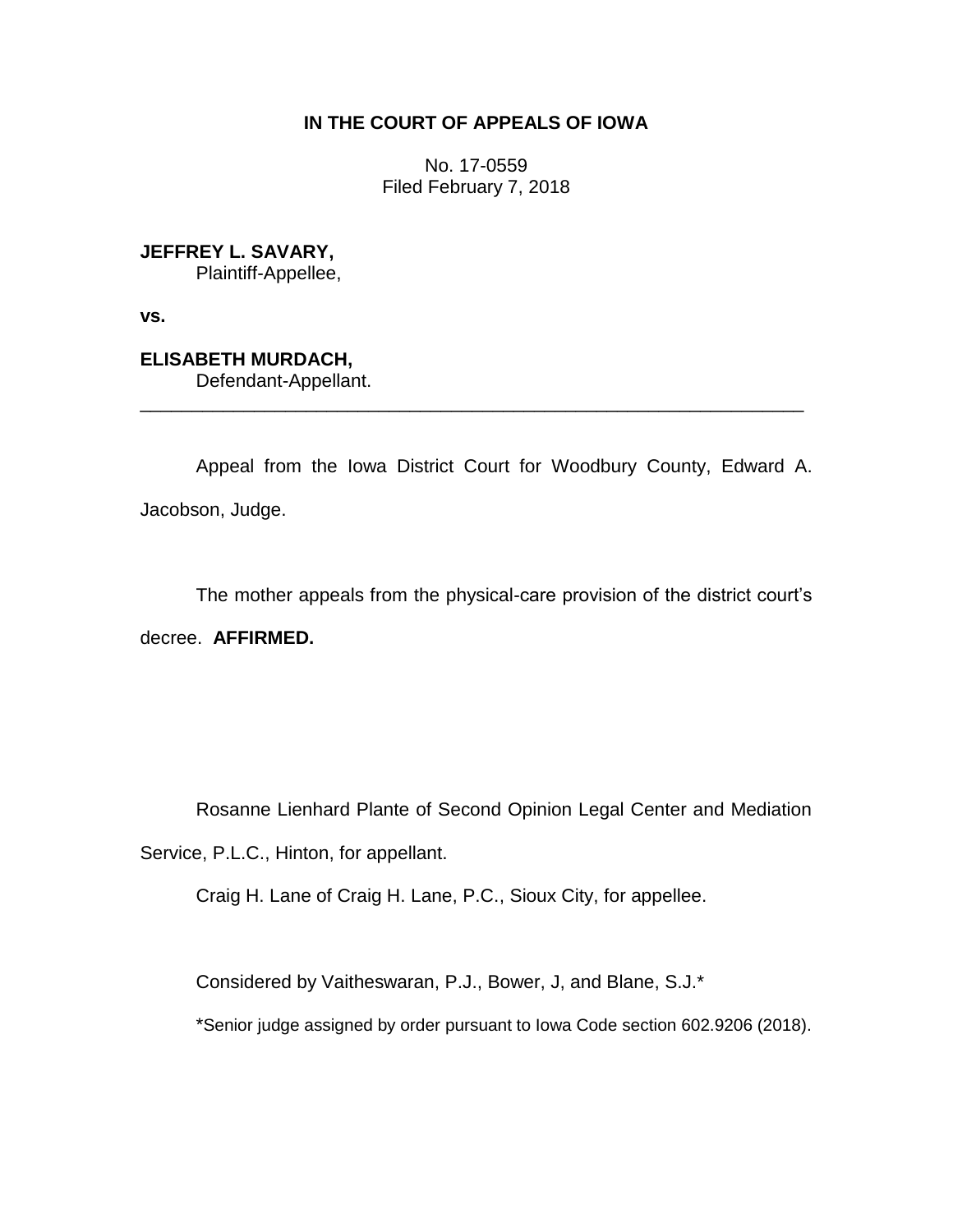## **BLANE, Senior Judge.**

 $\overline{a}$ 

Elisabeth Murdach appeals the physical-care provision of the district court's decree, which provided joint physical care of the minor child, N.T., to Elisabeth and the child's father, Jeffrey Savary. Elisabeth maintains the court should have given her physical care of the minor child and asks for an award of appellate attorney fees. Jeffrey asks that we affirm the district court's shared-care provision and award him appellate attorney fees.

We review custody decisions de novo. *Melchiori v. Kooi*, 644 N.W.2d 365, 368 (Iowa 2002). We base our decision primarily on the circumstances of the parties presently before us. *Id.* As always, we are guided by the best interests of the child at issue. *See In re Marriage of Hansen*, 733 N.W.2d 683, 695 (Iowa 2007).

*A. Physical Care.* In deciding what arrangement of physical care is in the child's best interests, we apply the same legal analysis for unmarried parents as those who were once married. *See Hensch v. Mysak*, 902 N.W.2d 822, 825 (Iowa Ct. App. 2017).There is no presumption in favor of either a mother or a father, *In re Marriage of Kunkel*, 555 N.W.2d 250, 253 (Iowa Ct. App. 1996), and childcustody decisions are not an issue of reward or fairness for the parents, *Hansen*, 733 N.W.2d at 696. While we consider an award of joint physical care when either parent requests it,<sup>1</sup> there is no presumption in favor of joint physical care. See

<sup>&</sup>lt;sup>1</sup> In her appellate brief, Elisabeth maintains "neither party requested shared physical care." If she was correct, the district court's ruling would have to be modified, as the court may only order joint physical care after a parent requested it. *See*, *e.g.*, *Gaswint v. Robinson*, No. 12-2149, 2013 WL 4504879, at \*3 (Iowa Ct. App. Aug. 21, 2013). However, based upon our review of the record, Jeffrey asked the court to consider joint physical care in both his pretrial stipulation and his testimony at trial.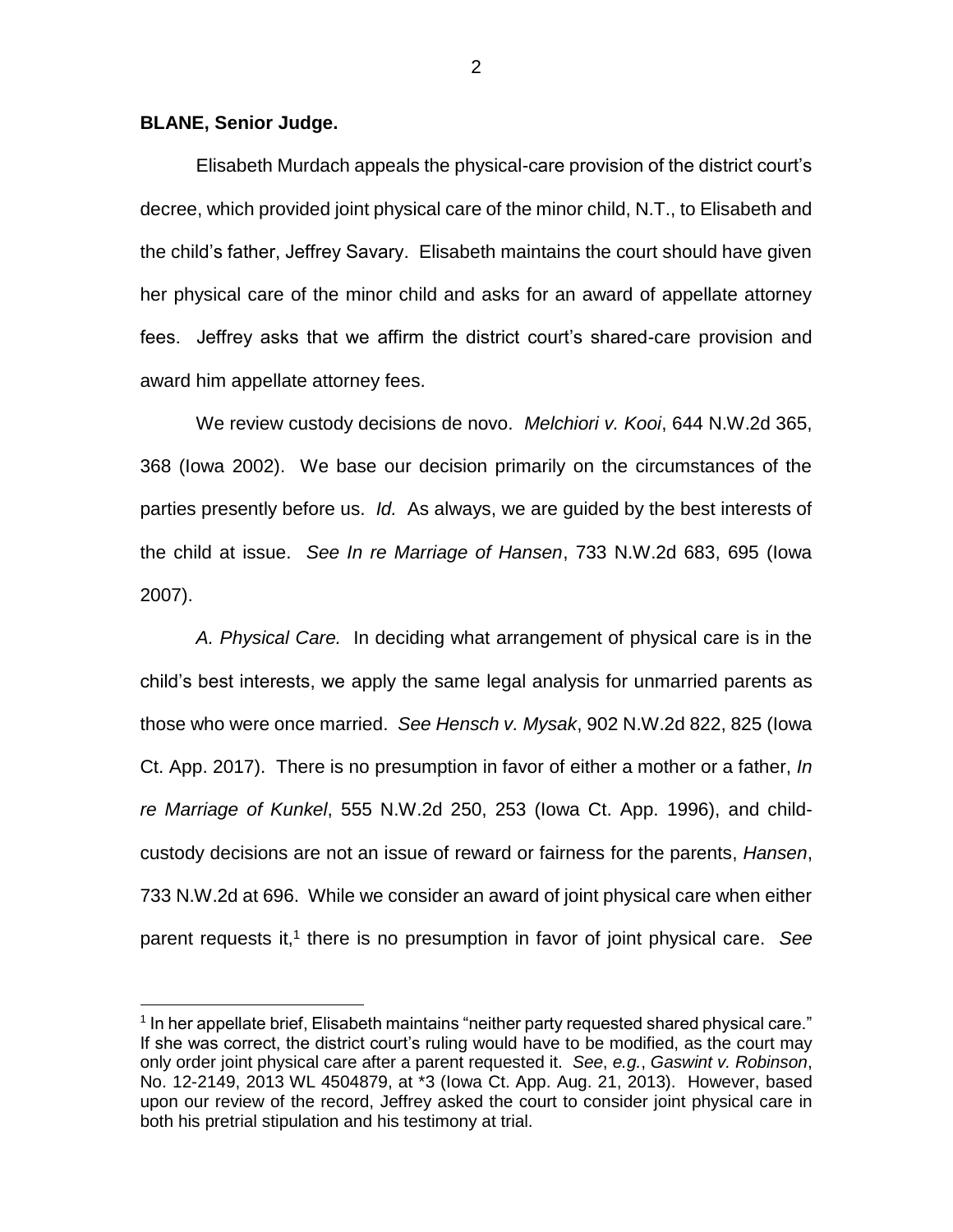Iowa Code § 598.41(5)(a) (2016) (providing "the court may award joint physical care to both joint custodial parents *upon the request of either parent*" (emphasis added)); *Hensch*, 902 N.W.2d at 825 (reiterating the supreme court's earlier holding that section 598.41(5)(a) "does not create a presumption in favor of joint physical care" (quoting *In re Marriage of Fennelly*, 737 N.W.2d 97, 101 (Iowa 2007))).

In deciding the optimal care arrangement for the child, we consider the nonexclusive factors set out by our legislature in Iowa Code section 598.41(3).<sup>2</sup> *See* Iowa Code § 600B.40(2) ("In determining the visitation or custody arrangements of a child born out of wedlock, . . . the court shall consider the factors specified in section 598.41, subsection 3."). We also consider (1) stability, continuity of caregiving, and approximation; (2) the ability of the parents to communicate and show mutual respect; (3) the degree of conflict between parents;

 $\overline{a}$ 

<sup>2</sup> The factors include, as relevant here:

a. Whether each parent would be a suitable custodian for the child.

b. Whether the psychological and emotional needs and development of the child will suffer due to lack of active contact with and attention from both parents.

c. Whether the parents can communicate with each other regarding the child's needs.

d. Whether both parents have actively cared for the child before and since the separation.

e. Whether each parent can support the other parent's relationship with the child.

f. Whether the custody arrangement is in accord with the child's wishes or whether the child has strong opposition, taking into consideration the child's age and maturity.

g. Whether one or both the parents agree or are opposed to joint custody.

h. The geographic proximity of the parents.

i. Whether the safety of the child, other children, or the other parent will be jeopardized by the awarding of joint custody or by unsupervised or unrestricted visitation.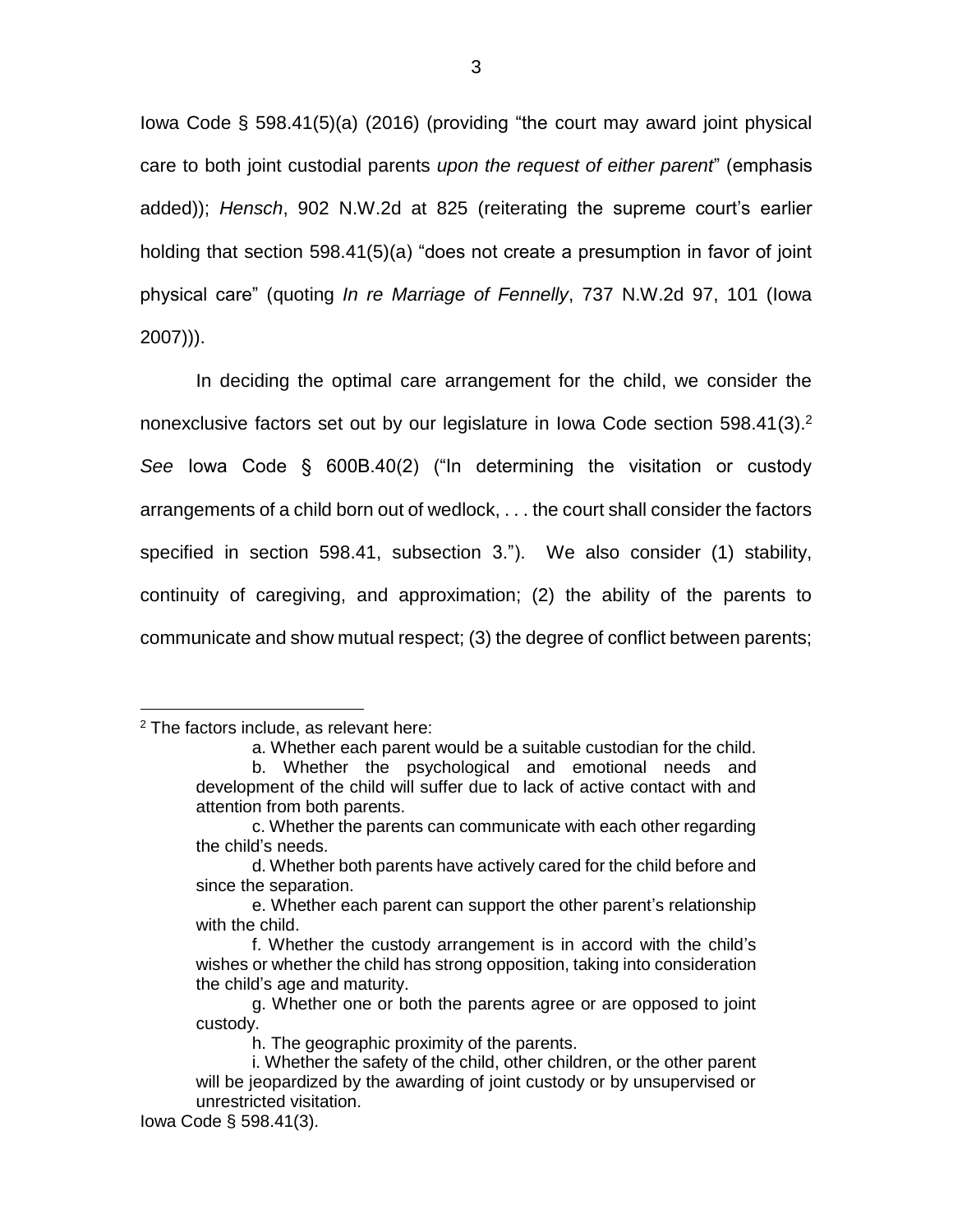and (4) the degree to which the parents are in general agreement about their approach to daily matters. *Id.* at 695.

Upon our de novo review of the record, we agree with the district court that joint physical care is in the child's best interests. We recognize that there were initially some hard feelings between the parties in this case. Elisabeth was angry with Jeffrey for not being a support when the child was first born and diagnosed with her condition.<sup>3</sup> Jeffrey originally questioned paternity and the parties disputed what Jeffrey needed to learn about the child's physical condition before Elisabeth would allow him to have overnight visits with the child, which led Elisabeth to cut off Jeffrey's visits altogether for one and one-half years.

But, according to both parents' testimony, things went well after the court entered the temporary order granting Jeffrey visitation and setting up a visitation schedule. Elisabeth never took any action to prevent a scheduled visit, and the parents were flexible when visits needed to be changed due to issues with work or family matters. Additionally, Jeffrey and his wife<sup>4</sup> testified they would continue to support the child's relationship with Elisabeth, and Jeffrey's wife testified the child had never said anything that would lead the wife to believe Elisabeth has said negative things about Jeffrey in front of the child.

Jeffrey and Elisabeth have also been able to communicate regarding the child's physical condition. Jeffrey wanted to explore the option of using doctors and surgeons closer to Iowa to treat the child, but he and his wife also testified

 $\overline{a}$ 

4

 $3$  The child was born with a congenital condition that causes joint contracture in her upper extremities.

<sup>&</sup>lt;sup>4</sup> After N.T. was born, Jeffrey married Charity, with whom he had an ongoing relationship.